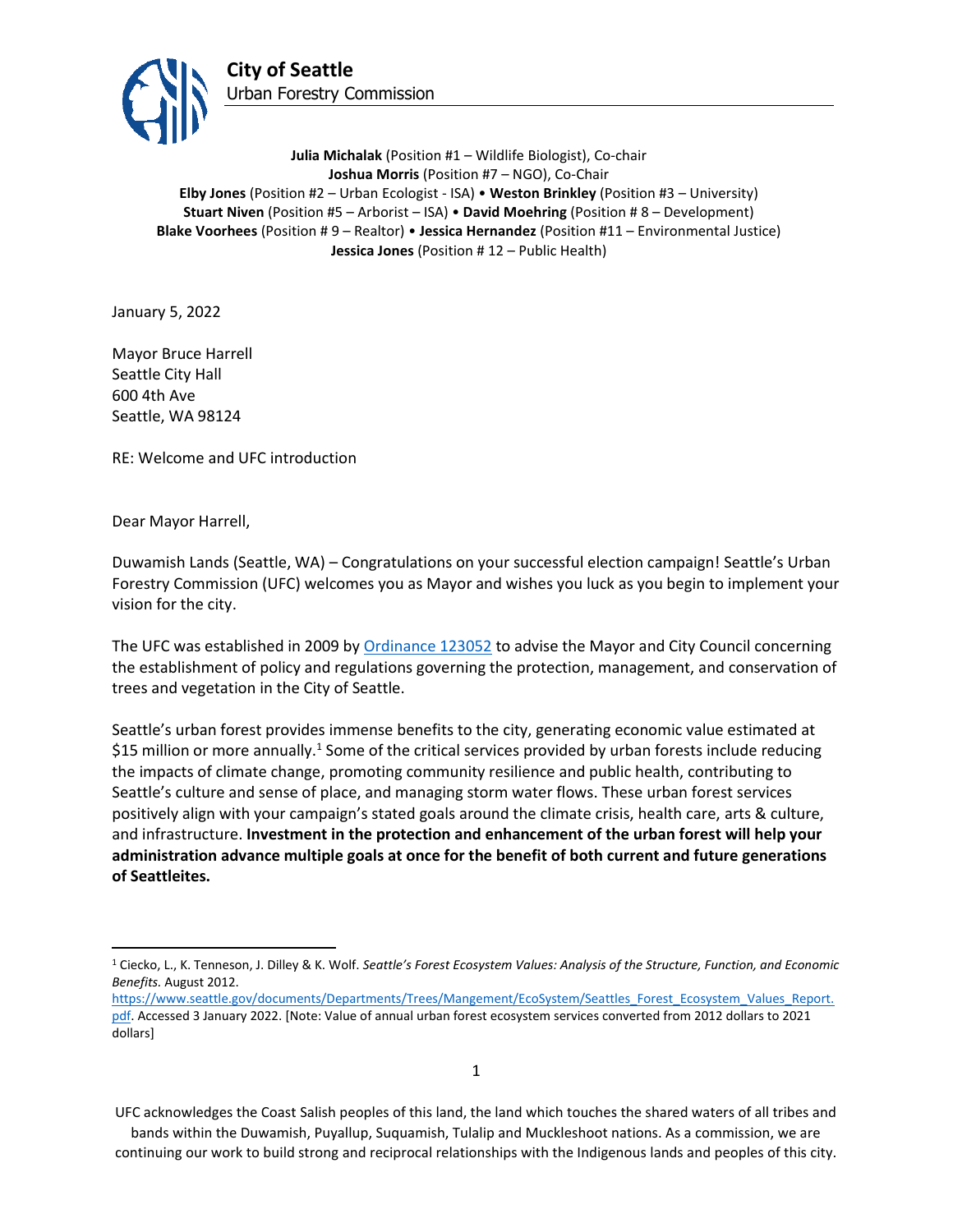**Such investment is urgently needed.** The urban forest is threatened on several fronts and losses of mature trees take decades to replace. The best available data suggests canopy cover was trending downward in Seattle from 2007-2015.<sup>2</sup> Furthermore, the distribution of forest cover throughout the city is highly inequitable. This is concerning because our urban forest will play a significant role in how Seattle mitigates and adapts to climate change, especially extreme heat and rain events. Lack of forest cover correlates strongly with extreme heat in the city, placing many communities at greater risk to these impacts.

That is one reason why preserving tree cover has been a priority for the UFC since its establishment. **The Commission was pleased to see and agrees with the statement o[n your campaign website](https://www.bruceforseattle.com/issue/taking-on-the-climate-crisis/) that "***[one] key to reducing the impacts of both heat waves and urban flooding is to preserve open space and tree cover."*

Tree protection ordinances can be good tools for tree preservation. As you know from your service on City Council, the most recent update to Seattle's tree protection code was adopted as an "interim" policy in 2009 with the intention that it would be updated shortly thereafter following the completion of a tree canopy cover analysis. Now, *well over a decade an[d five urban forest studies later](https://www.invw.org/2017/06/27/seattles-tree-canopy-studies/)*, the interim code still stands. This despite the [City's own findings](https://www.seattle.gov/Documents/Departments/UrbanForestryCommission/Resources/TreeRegsResearchProjectPhaseIIFinalReport033117.pdf) that **the current code is not supporting tree protection.**

**To better protect trees in Seattle, we need strong Executive support.** The UFC strongly urges your administration to allocate the staff time and resources needed to finally complete the task of updating the tree protection code, an effort now in its  $13<sup>th</sup>$  year.

The [UFC's members](https://www.seattle.gov/urbanforestrycommission/membershipandroster) have decades of combined experience in tree care, environmental justice, urban planning, development, architecture, ecology, conservation, public heath, and more. The UFC is pleased to serve as a resource to and share its expertise with your office.

**You are invited and welcome to join any of the UFC's regular meetings or to request informational or deliberative sessions at times that are convenient for you.** Alternatively, or in addition, please advise whether there are staff members we should reach out to for engagement on urban forest policy.

In 2022, the UFC will continue serving the City and its urban forest by:

- 1. supporting stronger tree and urban forest protection policies;
- 2. advocating for appropriate funding to implement urban forestry policies and programs;
- 3. improving outreach and engagement with City leaders and community members; and
- 4. participating in the City's Comprehensive Plan update process.

Again, the UFC extends its congratulations to you and your team and wishes you the best as Seattle's new mayor.

<sup>2</sup> O'niel-Dunne, J. *2016 Seattle Tree Canopy Assessment.* Spring 2017. [https://www.seattle.gov/Documents/Departments/Trees/Mangement/Canopy/Seattle2016CCAFinalReportFINAL.pdf.](https://www.seattle.gov/Documents/Departments/Trees/Mangement/Canopy/Seattle2016CCAFinalReportFINAL.pdf) Accessed 3 January 2022.

UFC acknowledges the Coast Salish peoples of this land, the land which touches the shared waters of all tribes and bands within the Duwamish, Puyallup, Suquamish, Tulalip and Muckleshoot nations. As a commission, we are

continuing our work to build strong and reciprocal relationships with the Indigenous lands and peoples of this city.